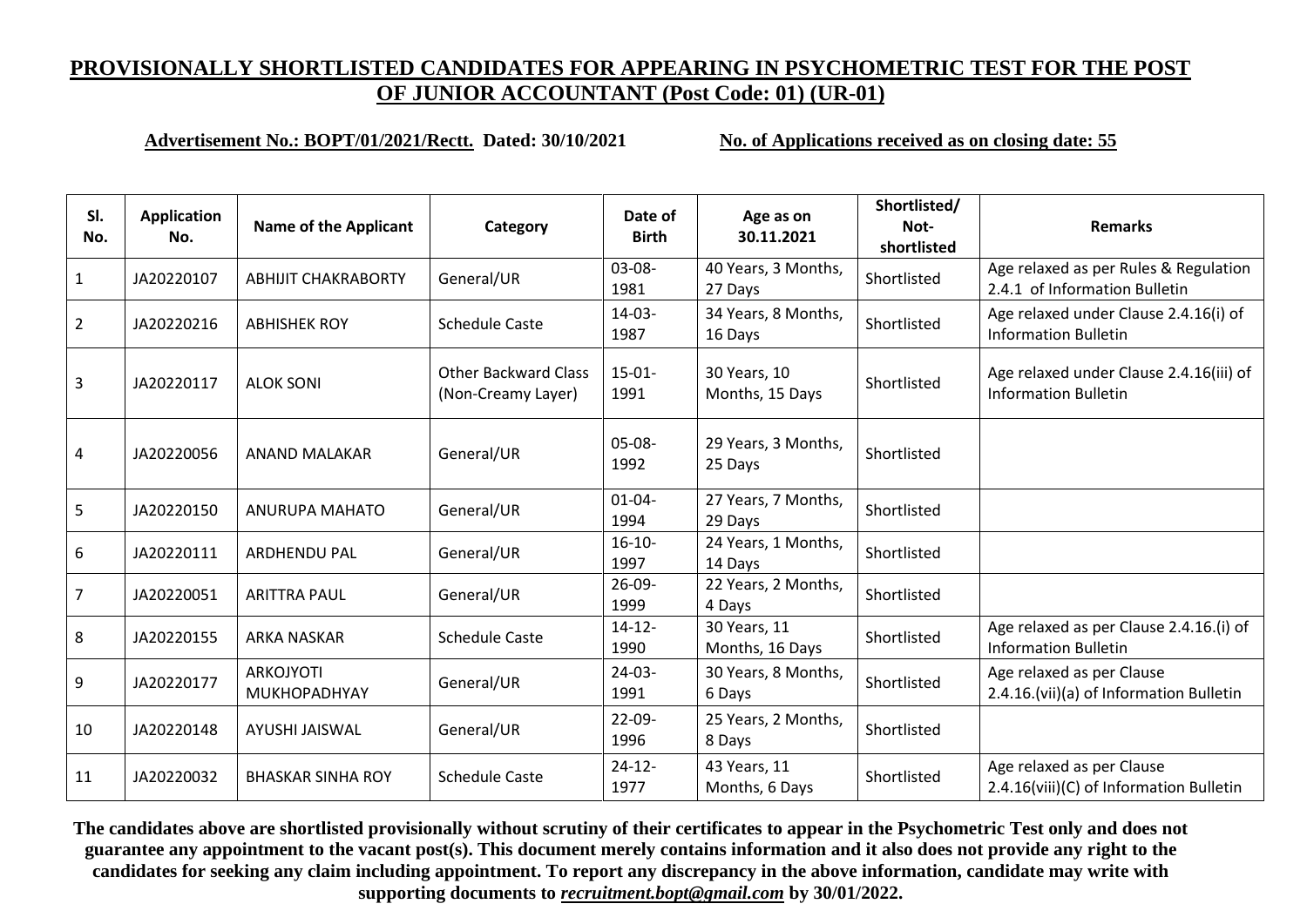|            | Advertisement No.: BOPT/01/2021/Rectt. Dated: 30/10/2021 |                              |                       |                         |                                 | No. of Applications received as on closing date: 55 |                                                                        |  |
|------------|----------------------------------------------------------|------------------------------|-----------------------|-------------------------|---------------------------------|-----------------------------------------------------|------------------------------------------------------------------------|--|
| SI.<br>No. | <b>Application</b><br>No.                                | <b>Name of the Applicant</b> | Category              | Date of<br><b>Birth</b> | Age as on<br>30.11.2021         | Shortlisted/<br>Not-<br>shortlisted                 | <b>Remarks</b>                                                         |  |
| 12         | JA20220002                                               | <b>BIDISHA DEY</b>           | General/UR            | 08-09-<br>1989          | 32 Years, 2 Months,<br>22 Days  | Shortlisted                                         | Age relaxed under Clause<br>2.4.16(vii)(a)                             |  |
| 13         | JA20220120                                               | <b>BISWAJIT CHAKRABORTY</b>  | General/UR            | 17-09-<br>1993          | 28 Years, 2 Months,<br>13 Days  | Shortlisted                                         |                                                                        |  |
| 14         | JA20220196                                               | <b>CHIRANJIT BISWAS</b>      | General/UR            | $30 - 08 -$<br>1986     | 35 Years, 3 Months,<br>0 Days   | Shortlisted                                         | Age relaxed as per Clause<br>2.4.16(vii)(a) of Information Bulletin    |  |
| 15         | JA20220125                                               | <b>CHIRANJIT MONDAL</b>      | <b>Schedule Caste</b> | $18 - 11 -$<br>1988     | 33 Years, 0 Months,<br>12 Days  | Shortlisted                                         | Age relaxed as per Clause 2.4.16.(i) of<br><b>Information Bulletin</b> |  |
| 16         | JA20220003                                               | <b>DIBYAJYOTI GHOSH</b>      | General/UR            | $13 - 05 -$<br>1987     | 34 Years, 6 Months,<br>17 Days  | Shortlisted                                         | Age relaxed as per Clause<br>2.4.16.(vii)(a) of Information Bulletin   |  |
| 17         | JA20220220                                               | JAGRITI SAXENA               | General/UR            | $21 - 01 -$<br>1992     | 29 Years, 10<br>Months, 9 Days  | Shortlisted                                         |                                                                        |  |
| 18         | JA20220054                                               | <b>KARUNA</b><br>CHADALAWADA | <b>Schedule Caste</b> | 14-06-<br>1999          | 22 Years, 5 Months,<br>16 Days  | Shortlisted                                         |                                                                        |  |
| 19         | JA20220113                                               | <b>LISALIN ROUT</b>          | General/UR            | $20 - 01 -$<br>1995     | 26 Years, 10<br>Months, 10 Days | Shortlisted                                         |                                                                        |  |
| 20         | JA20220065                                               | NANDITA DUTTA                | General/UR            | 12-09-<br>1993          | 28 Years, 2 Months,<br>18 Days  | Shortlisted                                         |                                                                        |  |
| 21         | JA20220121                                               | NILABHRA MALLIK              | General/UR            | $20 - 11$<br>1995       | 26 Years, 0 Months,<br>10 Days  | Shortlisted                                         |                                                                        |  |
| 22         | JA20220101                                               | <b>NUPUR SARKAR</b>          | <b>Schedule Caste</b> | $02 - 06 -$<br>1994     | 27 Years, 5 Months,<br>28 Days  | Shortlisted                                         |                                                                        |  |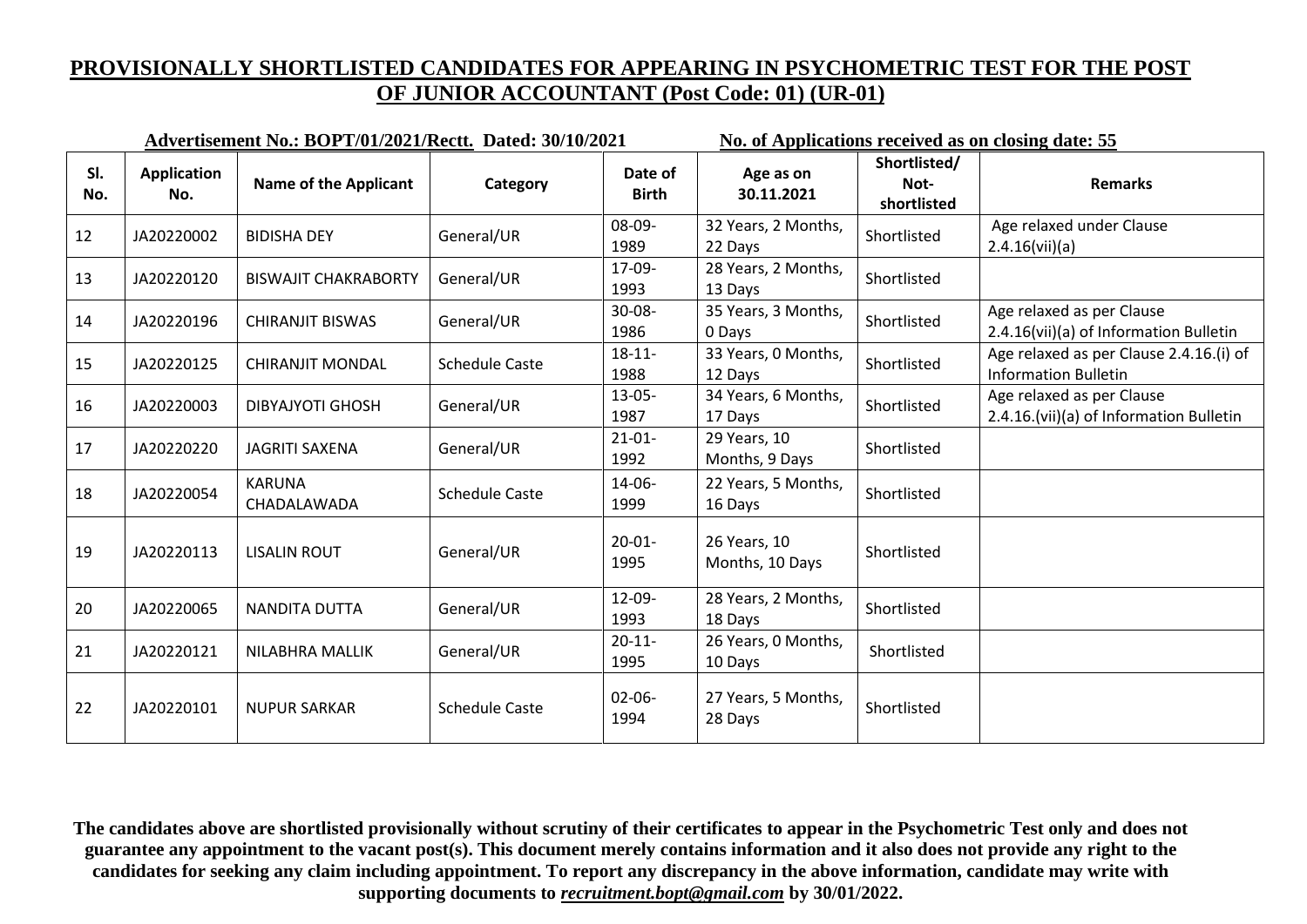| Advertisement No.: BOPT/01/2021/Rectt. Dated: 30/10/2021 |                           |                                      |                                                   |                         | No. of Applications received as on closing date: 55 |                                     |                                                                        |  |
|----------------------------------------------------------|---------------------------|--------------------------------------|---------------------------------------------------|-------------------------|-----------------------------------------------------|-------------------------------------|------------------------------------------------------------------------|--|
| SI.<br>No.                                               | <b>Application</b><br>No. | <b>Name of the Applicant</b>         | Category                                          | Date of<br><b>Birth</b> | Age as on<br>30.11.2021                             | Shortlisted/<br>Not-<br>shortlisted | <b>Remarks</b>                                                         |  |
| 23                                                       | JA20220060                | PABITRA KUMAR<br><b>BEHERA</b>       | <b>Schedule Caste</b>                             | $25-06-$<br>1992        | 29 Years, 5 Months,<br>5 Days                       | Shortlisted                         |                                                                        |  |
| 24                                                       | JA20220119                | PINTU KUMAR GOND                     | <b>Scheduled Tribes</b>                           | $01 - 11 -$<br>1992     | 29 Years, 0 Months,<br>29 Days                      | Shortlisted                         |                                                                        |  |
| 25                                                       | JA20220162                | <b>RAHUL DEY</b>                     | General/UR                                        | $09-02-$<br>1992        | 29 Years, 9 Months,<br>21 Days                      | Shortlisted                         |                                                                        |  |
| 26                                                       | JA20220028                | <b>RAHUL SHAW</b>                    | <b>Other Backward Class</b><br>(Non-Creamy Layer) | $24 - 12$<br>1991       | 29 Years, 11<br>Months, 6 Days                      | Shortlisted                         |                                                                        |  |
| 27                                                       | JA20220143                | <b>RAJ KUMAR BISWAS</b>              | <b>Schedule Caste</b>                             | $17 - 12 -$<br>1988     | 32 Years, 11<br>Months, 13 Days                     | Shortlisted                         | Age relaxed as per Clause 2.4.16.(i) of<br><b>Information Bulletin</b> |  |
| 28                                                       | JA20220138                | <b>RAJDEEP SARKAR</b>                | <b>Schedule Caste</b>                             | $28 - 05 -$<br>1989     | 32 Years, 6 Months,<br>2 Days                       | Shortlisted                         | Age relaxed as per Clause 2.4.16.(i) of<br><b>Information Bulletin</b> |  |
| 29                                                       | JA20220197                | <b>RANJAN KUMAR</b>                  | <b>Other Backward Class</b><br>(Non-Creamy Layer) | $01 - 01 -$<br>1992     | 29 Years, 10<br>Months, 29 Days                     | Shortlisted                         |                                                                        |  |
| 30                                                       | JA20220185                | <b>RAUSHAN KUMAR</b>                 | <b>Other Backward Class</b><br>(Non-Creamy Layer) | $10 - 04 -$<br>1993     | 28 Years, 7 Months,<br>20 Days                      | Shortlisted                         |                                                                        |  |
| 31                                                       | JA20220215                | RISHIKESH KUMAR                      | General/UR                                        | $01 - 11 -$<br>1993     | 28 Years, 0 Months,<br>29 Days                      | Shortlisted                         |                                                                        |  |
| 32                                                       | JA20220183                | <b>ROMY GUPTA</b>                    | General/UR                                        | $18 - 05 -$<br>1992     | 29 Years, 6 Months,<br>12 Days                      | Shortlisted                         |                                                                        |  |
| 33                                                       | JA20220006                | SADANAND PANDEY                      | General/UR                                        | $10-12-$<br>1993        | 27 Years, 11<br>Months, 20 Days                     | Shortlisted                         |                                                                        |  |
| 34                                                       | JA20220208                | <b>SANJAY KUMAR</b><br><b>MANDAL</b> | <b>Schedule Caste</b>                             | $07-05-$<br>1993        | 28 Years, 6 Months,<br>23 Days                      | Shortlisted                         |                                                                        |  |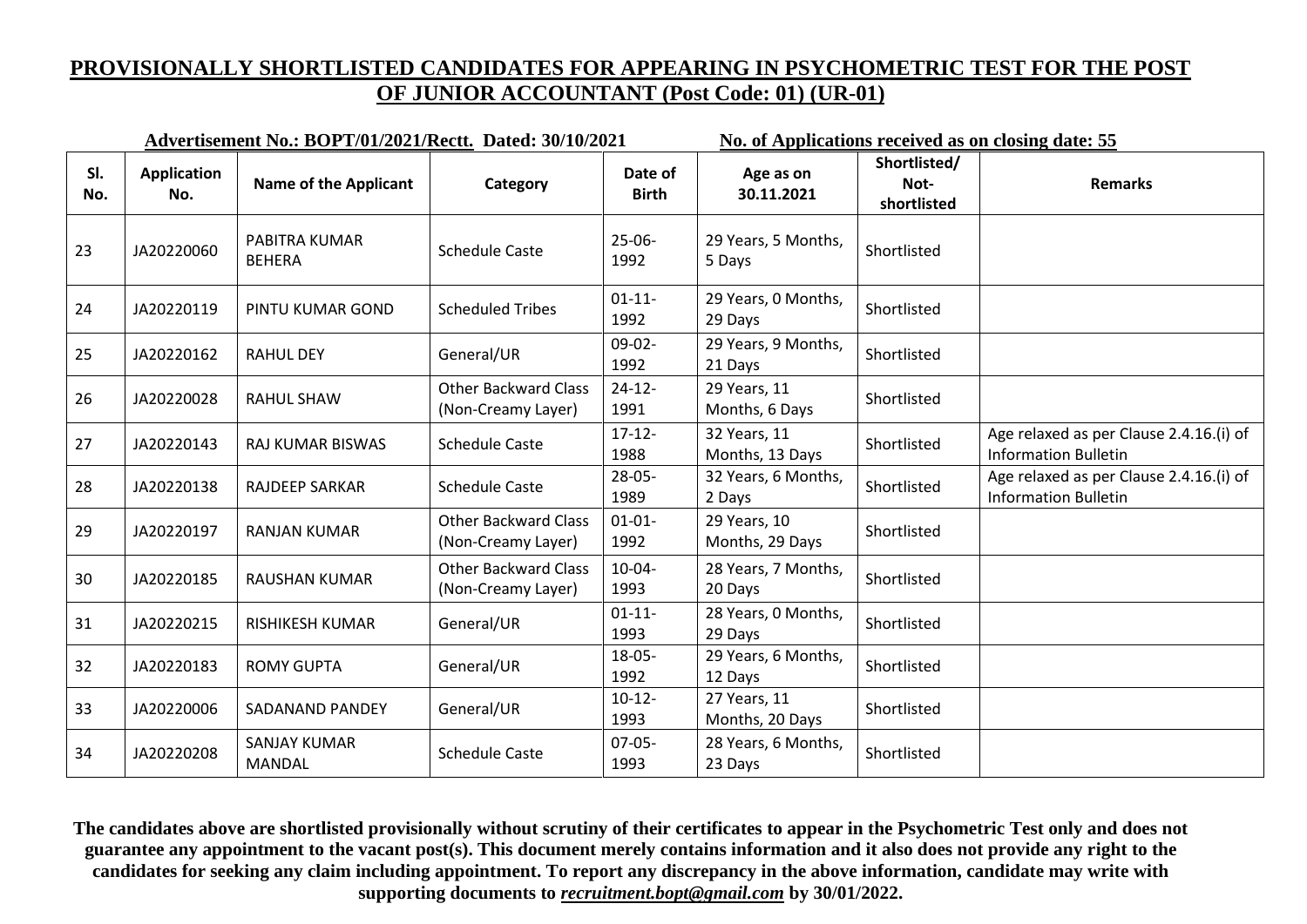|            | Advertisement No.: BOPT/01/2021/Rectt. Dated: 30/10/2021 |                               |                                                   |                         | No. of Applications received as on closing date: 55 |                                     |                                                                       |
|------------|----------------------------------------------------------|-------------------------------|---------------------------------------------------|-------------------------|-----------------------------------------------------|-------------------------------------|-----------------------------------------------------------------------|
| SI.<br>No. | <b>Application</b><br>No.                                | <b>Name of the Applicant</b>  | Category                                          | Date of<br><b>Birth</b> | Age as on<br>30.11.2021                             | Shortlisted/<br>Not-<br>shortlisted | <b>Remarks</b>                                                        |
| 35         | JA20220068                                               | <b>SANJIT PAUL</b>            | <b>Other Backward Class</b><br>(Non-Creamy Layer) | $04-10-$<br>1991        | 30 Years, 1 Months,<br>26 Days                      | Shortlisted                         | Age relaxed as per Clause 2.4.16.(iii)<br>of Information Bulletin     |
| 36         | JA20220091                                               | <b>SANTANU SARKAR</b>         | <b>Schedule Caste</b>                             | $30 - 11$<br>1986       | 35 Years, 0 Months,<br>0 Days                       | Shortlisted                         |                                                                       |
| 37         | JA20220187                                               | <b>SHASHI BHUSAN GUPTA</b>    | <b>Other Backward Class</b><br>(Non-Creamy Layer) | 15-09-<br>1978          | 43 Years, 2 Months,<br>15 Days                      | Shortlisted                         | Age relaxed as per Clause<br>2.4.16.(viii)(b) of Information Bulletin |
| 38         | JA20220059                                               | <b>SHIVAM AGRAHARI</b>        | General/UR                                        | $05-05-$<br>1993        | 28 Years, 6 Months,<br>25 Days                      | Shortlisted                         |                                                                       |
| 39         | JA20220099                                               | <b>SHRAWAN KUMAR</b><br>YADAV | <b>Other Backward Class</b><br>(Non-Creamy Layer) | $31 - 05 -$<br>1990     | 31 Years, 5 Months,<br>30 Days                      | Shortlisted                         | Age relaxed as per Clause 2.4.16.(iii)<br>of Information Bulletin     |
| 40         | JA20220190                                               | SOUMALYA DIKSHIT              | General/UR                                        | $18 - 01 -$<br>1997     | 24 Years, 10<br>Months, 12 Days                     | Shortlisted                         |                                                                       |
| 41         | JA20220172                                               | SOURAV CHATTERJEE             | General/UR                                        | $27-02-$<br>1993        | 28 Years, 9 Months,<br>3 Days                       | Shortlisted                         |                                                                       |
| 42         | JA20220194                                               | <b>SOURAV RAKSHIT</b>         | General/UR                                        | $19-12-$<br>1996        | 24 Years, 11<br>Months, 11 Days                     | Shortlisted                         |                                                                       |
| 43         | JA20220154                                               | <b>SRINADH GOBIDESI</b>       | General/UR                                        | 29-08-<br>1992          | 29 Years, 3 Months,<br>1 Days                       | Shortlisted                         |                                                                       |
| 44         | JA20220175                                               | <b>SUBHABRATA PAL</b>         | General/UR                                        | 18-06-<br>1993          | 28 Years, 5 Months,<br>12 Days                      | Shortlisted                         |                                                                       |
| 45         | JA20220030                                               | <b>SUBRATA ADHIKARY</b>       | General/UR                                        | $07 - 01 -$<br>1991     | 30 Years, 10<br>Months, 23 Days                     | Not Shortlisted                     | Age exceeded                                                          |
| 46         | JA20220104                                               | <b>SUBRATA SHIL</b>           | <b>Other Backward Class</b><br>(Non-Creamy Layer) | $26 - 12$<br>1997       | 23 Years, 11<br>Months, 4 Days                      | Shortlisted                         |                                                                       |